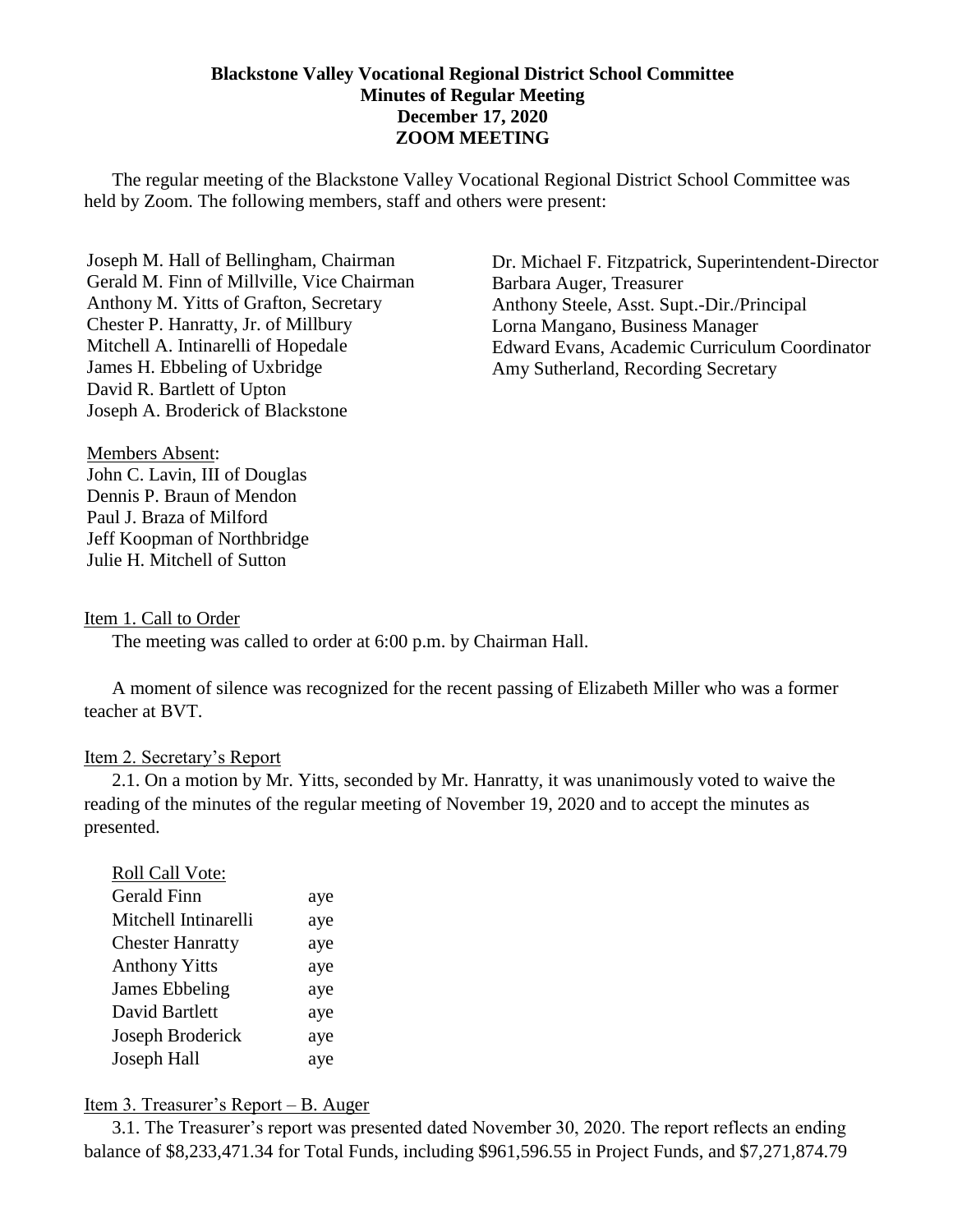in Local Funds. On a motion by Mr. Bartlett, seconded by Mr. Hanratty, it was unanimously voted by roll call to approve the November 30, 2020 Treasurer's Report as presented.

| Roll Call Vote:         |     |
|-------------------------|-----|
| Gerald Finn             | aye |
| Mitchell Intinarelli    | aye |
| <b>Chester Hanratty</b> | aye |
| <b>Anthony Yitts</b>    | aye |
| James Ebbeling          | aye |
| David Bartlett          | aye |
| Joseph Broderick        | aye |
| Joseph Hall             | aye |
|                         |     |

3.2. The report for the Little Beavers Enrichment Program dated November 30, 2020 was provided. The report reflects and ending balance of \$160.00. On a motion made by Mr. Bartlett, seconded by Mr. Broderick, it was unanimously voted by roll call to approve the November 30, 2020 report as presented.

| Roll Call Vote:         |     |
|-------------------------|-----|
| <b>Gerald Finn</b>      | aye |
| Mitchell Intinarelli    | aye |
| <b>Chester Hanratty</b> | aye |
| <b>Anthony Yitts</b>    | aye |
| James Ebbeling          | aye |
| David Bartlett          | aye |
| Joseph Broderick        | aye |
| Joseph Hall             | aye |

## Item 4. Student Recognition – Dr. Michael F. Fitzpatrick

4.1. Casey T. Goyette and Madison A. Gannon received the Superintendent's Scholars Award. This award is in recognition of their academic excellence. Based upon their academic and vocational standing, these two students will also be named the senior class valedictorian and salutatorian. Congratulations to both students.

4.2. Meghan M. Griggs and Rohit M. Kaushik were the recipients of the Academic Growth and Student Leadership Award from the National School Development Council. There will be a virtual banquet showcasing their recognition.

## Item 5. Comments by Student Representative: Isabella Caccavellli

Student leader Isabella Caccavelli informed the School Committee that there was a school holiday drive. There were over 30 volunteers who helped buy presents for local families. There was also a dollar-war fund raiser which raised over \$250.00. This was a successful fund raising event.

## Item 6. Business Manager's Report – L. Mangano

6.1. Lorna Mangano prepared and provided a Blackstone Valley Vocational Regional School District 2020-2021 monthly budget status report dated December 10, 2020. This budget will continue to be monitored for the remainder of the fiscal year.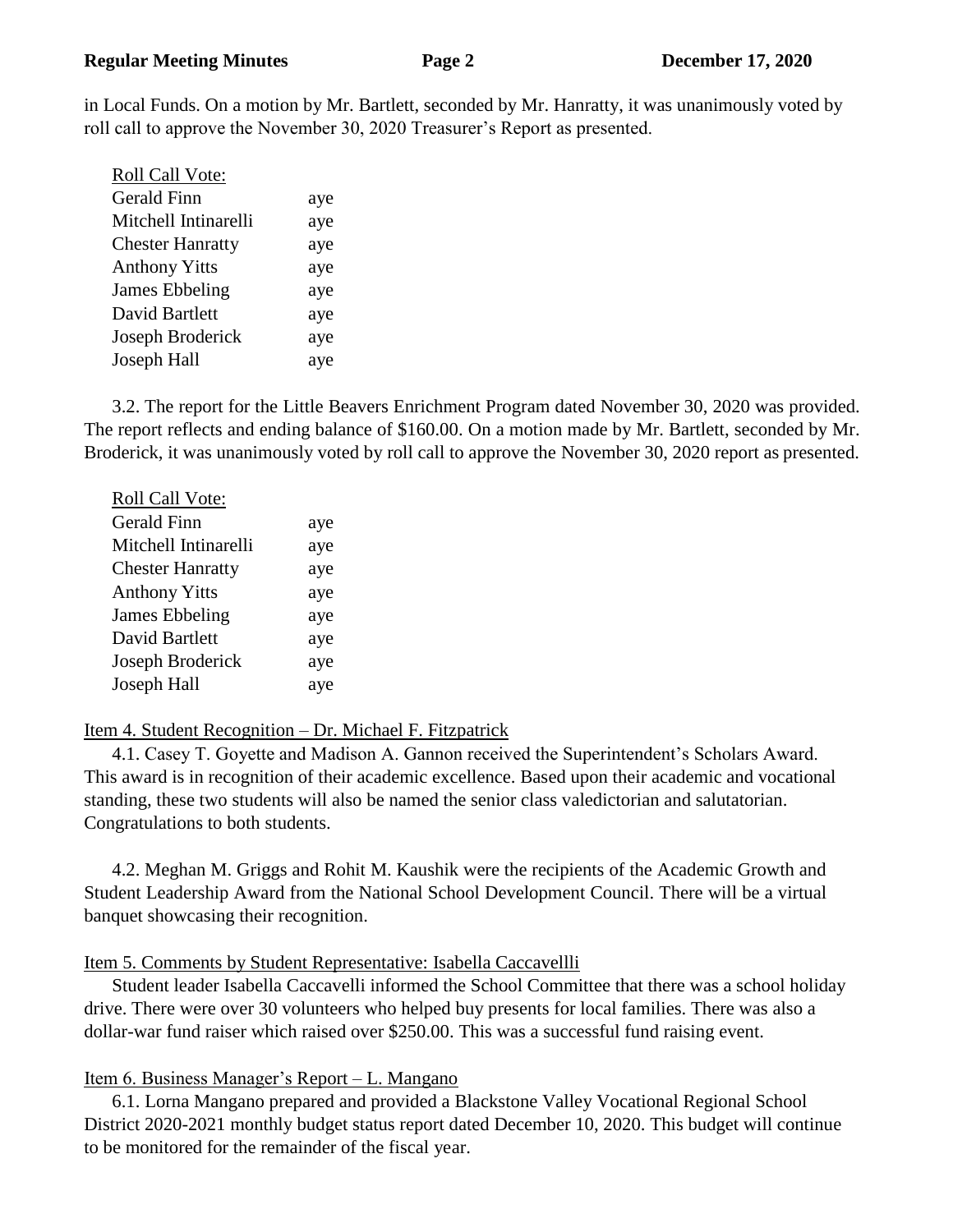6.2. Due to COVID-19, and to accommodate the impact video distance learning (*remote access and zoom sessions*) has had on the infrastructure's network traffic, ruckus switches were procured for the server room's main distribution frame. The District was able to procure electronic network switches via Coronavirus Relief Funds awarded independently to member towns and shared with the District.

On a motion made by Mr. Bartlett, seconded by Mr. Hanratty, it was unanimously voted by roll call to move to transfer \$80,824 in available funds from the Tech Department (Tech Hardware) budget line item #1000.50.2250.580.8 into the Capital Tech-Sch. Data Infrastructure account identified as budget line item #1000.50.7350.000.8.

| Roll Call Vote:         |     |
|-------------------------|-----|
| <b>Gerald Finn</b>      | aye |
| Mitchell Intinarelli    | aye |
| <b>Chester Hanratty</b> | aye |
| <b>Anthony Yitts</b>    | aye |
| <b>James Ebbeling</b>   | aye |
| David Bartlett          | aye |
| Joseph Broderick        | aye |
| Joseph Hall             | aye |

.

.

6.3. The District is in receipt of a donation from CRC Line, Inc. in the amount of \$950.00. On a motion made by Mr. Intinarelli, seconded by Mr. Finn, it was unanimously voted by roll call vote to accept the donation from CRC Line, Inc. in the amount of \$950.00 for training purposes in Valley Tech's Auto Collision and Repair Program.

| <b>Roll Call Vote:</b>  |     |
|-------------------------|-----|
| <b>Gerald Finn</b>      | aye |
| Mitchell Intinarelli    | aye |
| <b>Chester Hanratty</b> | aye |
| <b>Anthony Yitts</b>    | aye |
| James Ebbeling          | aye |
| David Bartlett          | aye |
| Joseph Broderick        | aye |
| Joseph Hall             | aye |

Item 7. Assistant Superintendent -Director Report – A. Steele

7.1. The school held a Parent/Applicant Open House Night on December 9, 2020 via zoom. There were over 450 members who participated in the main sessions. During this session, there were break out groups within the shops. Although this was a different format from previous years due to COVID-19, a thank you was extended to the staff who made this possible.

7.2. The School Committee members were informed about a new section on the school webpage entitled **COVID-19 Dashboard**. This was created to provide open lines of communication to the community during the pandemic. It also provides transparency while sharing accurate and timely information regarding COVID-19 cases on campus. The dashboard offers statistics in a clear and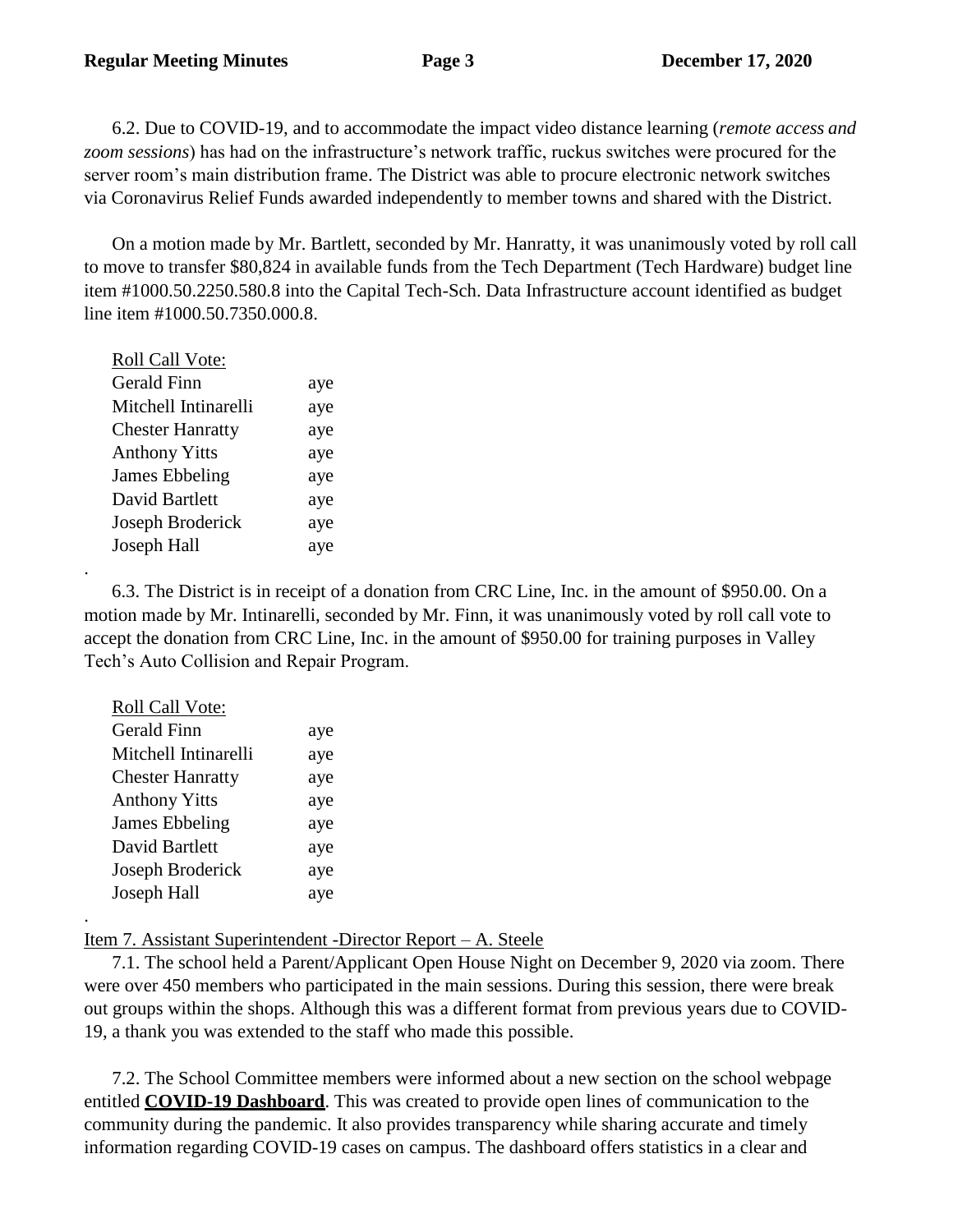concise manner while adding weekly data on active cases, transmission on campus, those in quarantine, and a total percentage of positive cases. Updates are done Monday through Friday.

7.3. Academic Curriculum Coordinator Edward Evans was present via zoom to explain the information regarding the MCAS Performance Award. The graduation rate for the Class of 2020 was 100%, which met the DESE state target. Due to the cancellation of MCAS exams in the spring of 2020, the state will not be issuing 2020 AYP reports for Districts. There will not be a 2020 end of cycle AYP report as described in the contractual language. On the 2019 Science MCAS, 91% of BVT students met or exceeded expectations; on the 2019 English Language Arts MCAS, 81% of BVT students also met or exceeded expectations; and on the 2019 Mathematic MCAS, 76% of BVT students met or exceeded expectations. Since no one could predict COVID and its effects on testing and the 2020 end-of-cycle AYP report, as defined in the contract, it was recommended to use an average of the three years of existing data. There were over 95% of students in the Class of 2020 who earned the COP in their career-technical programs.

On a motion made by Mr. Intinarelli, seconded by Mr. Finn, it was unanimously voted by roll call vote to accept the MCAS Performance Awards as noted in the information presented by Mr. Evans.

| <b>Roll Call Vote:</b>  |     |
|-------------------------|-----|
| <b>Gerald Finn</b>      | aye |
| Mitchell Intinarelli    | aye |
| <b>Chester Hanratty</b> | aye |
| <b>Anthony Yitts</b>    | aye |
| James Ebbeling          | aye |
| David Bartlett          | aye |
| Joseph Broderick        | aye |
| Joseph Hall             | aye |

7.4. Mr. Steele shared a request by the Teachers' Association for approval to start a UNICEF Club. The adviser for this club has been identified. On a motion made by Mr. Broderick, seconded by Mr. Bartlett, it was unanimously voted by roll call to accept the UNICEF Club.

| Roll Call Vote:         |     |
|-------------------------|-----|
| Gerald Finn             | aye |
| Mitchell Intinarelli    | aye |
| <b>Chester Hanratty</b> | aye |
| <b>Anthony Yitts</b>    | aye |
| James Ebbeling          | aye |
| David Bartlett          | aye |
| Joseph Broderick        | aye |
| Joseph Hall             | aye |

It was recommended that an excerpt of the certified minutes pertaining to this vote be kept on file for future records.

Item 8. Budget Subcommittee Report – J. Mitchell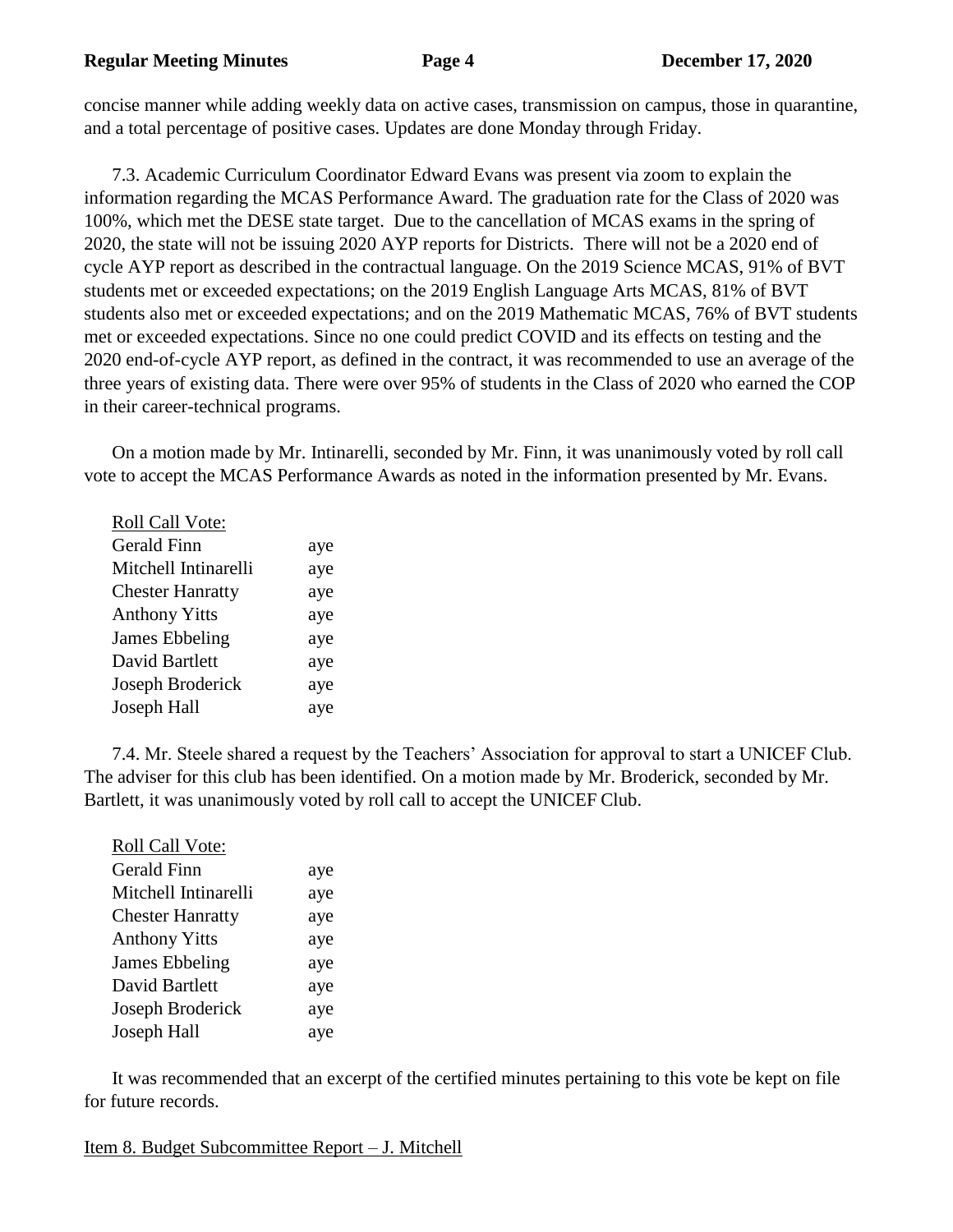#### **Regular Meeting Minutes Page 5 December 17, 2020**

8.1. Vice Chair Finn provided a Budget Subcommittee update. The Subcommittee had a meeting on November 19, 2020 whereby Ms. Mitchell agreed to serve as Chair, Mr. Finn as Vice Chair, and Mr. Hanratty as Secretary. A schedule of meetings has been established. It was noted that Subcommittee officers were elected at a meeting held on December 3, 2020. Mr. Finn alerted all of the favorable negotiations regarding health insurance. There will be an increase of 2.1% for this insurance.

8.2. The December 3<sup>rd</sup> and 15<sup>th</sup> meetings discussed salary, wages and fringe benefits. Ms. Mangano provided a presentation. She indicated that there has been great discussion and more information will be provided at the next meeting. Through initial discussion, it appears that the bus transportation budget will be increasing 4.5%. More information on that topic will be provided at the next meeting.

### Item 9. Superintendent-Director's Report – M. Fitzpatrick

9.1. Dr. Fitzpatrick provided a preliminary report on the Annual Superintendent's Fund Raiser Dinner. He shared that, due to COVID-19, we were unable to hold this traditional fund raising event last year. It is the goal to be in-person this year with an anticipated date of March 25, 2021. The theme of this year's event is *Winter in Moscow*. The Committee needs to vote to have a one-day liquor license to be served by staff.

On a motion made by Mr. Bartlett, seconded by Mr. Intinerelli, it was unanimously voted by roll call to approve the one-day liquor license served by staff.

| aye |
|-----|
| aye |
| aye |
| aye |
| aye |
| aye |
| aye |
| aye |
|     |

9.2. BVT Visitations/Tours: The Millbury Town Manager, Sean Hendricks visited BVT on December 7, 2020.

9.3. The Borislow presentation was held via Zoom on December 15, 2020.

9.4. The Wellness Fair was held virtually on December 16, 2020. The focus of the event was to promote morale during this difficult time.

9.5. FY21 Superintendent Goals Update – During the previous meeting members requested clarification on some of the Superintendent's goals. Under Goal #1, add more information as to how this benefits BVT. Also, under Goal #3, there was a suggestion to include the primary theme of the leadership retreat and also consider expanding language about how our overall program needs to be modified due to COVID. For Goal #5, there should be an inclusion of a dollar amount targeted as the achievable goal for the grants. This needs to be measurable.